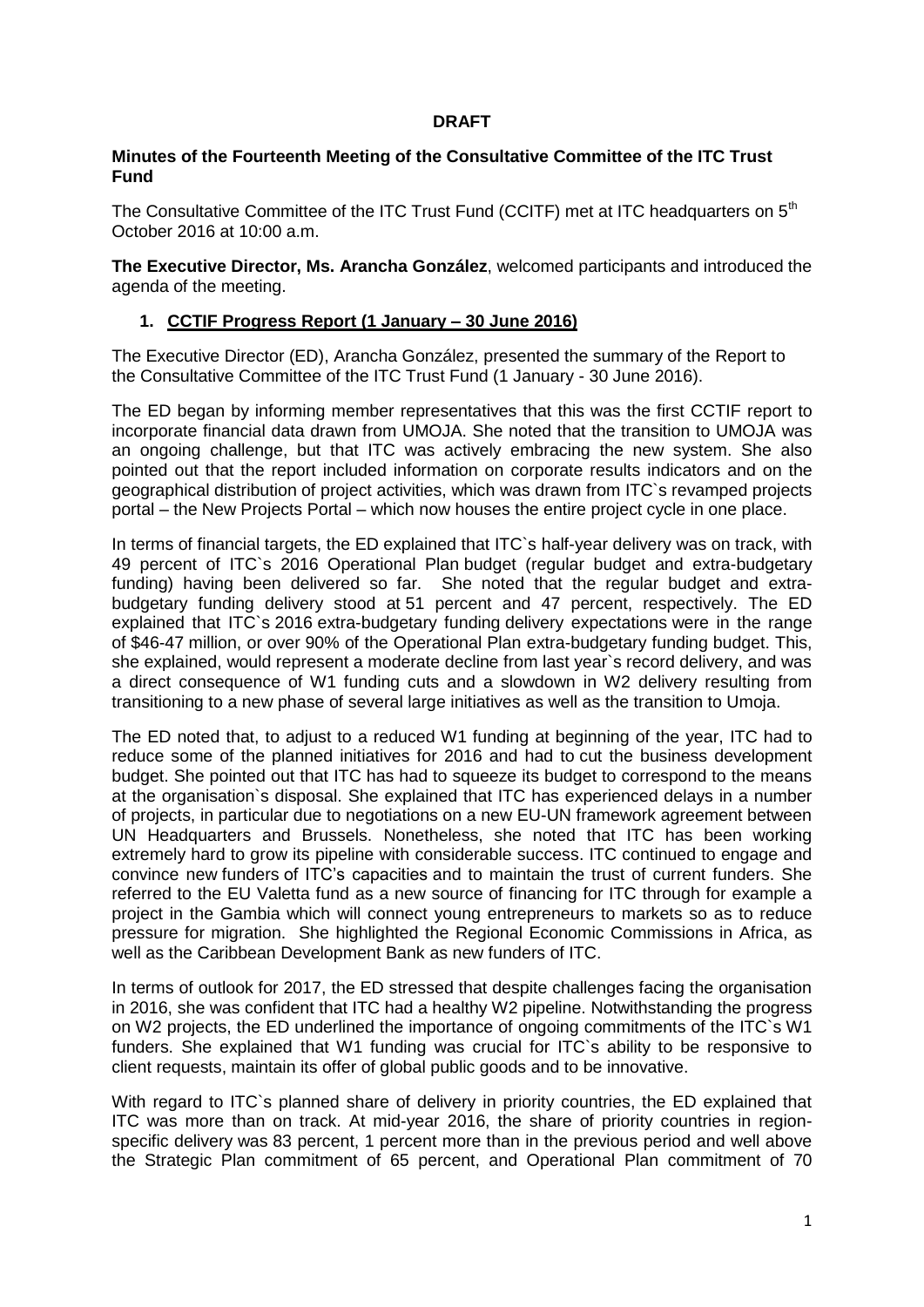percent. She reassured CCITF that ITC was continuing to focus on its priority countries and regions.

Regarding development results, the ED explained that ITC was on track in terms of its output indicators, and that a number of these were above target, especially in the `technical cooperation outputs` category. In the category of `other substantive activities`, she noted that some of the figures were below target as a number of these activities had been back loaded to the second half of the year and were therefore not recorded in the report. Similarly, on quantitative corporate outcome indicators, the ED clarified that in any area where a deviation could be observed between results and current delivery, this was due to the fact that ITC was capturing results in the second half of the year. Beyond the quantitative output and outcome indicators, the ED informed the CCITF that for the first time, ITC would be introducing a qualitative narrative in the annual report to illustrate how ITC`s projects contribute to specific SDG targets.

The ED explained that the 2016 Operational plan also lists 20 Key Performance Indicators as measures to track efficiency and effectiveness. She noted that these are organised into three areas (managing resources, improving internal processes and building organizational capacity), and that ITC would be reporting on these KPIs in the CCITF year-end report.

The ED then proceeded to inform member representatives about strategic milestones outlined in the 2015-2017 Strategic Plan as well as the Operational Plan for the period. Concerning milestones in technical assistance, she noted that over 70 percent of these were in progress, while 26 percent had already been implemented. She pointed to the fact that ITC now had over half a million registered users for its market analysis tools, and that ITC had set up an Advisory board of CEOs from representative TPOs and TISIs to guide ITC's institutional strengthening strategy. In addition, she pointed to programmes that ITC had designed, launched, or rolled out.

She explained that, with many improvements in productivity, efficiency and quality, ITC was putting available resources into action to "do more and do better". Out of 19 milestones related to impact, effectiveness and efficiency, 12 were in progress, 6 had been implemented, and 1 was in its inception phase.

The ED noted that overall progress on the milestones to date was good, and that ITC would further report on progress at the end of the period.

#### **Comments from Members and Discussion**

The **Delegate from the UK**, in his capacity as **Donor Coordinator**, delivered a joint statement on behalf of the group. He thanked ITC for the opportunity to interact and to regularly engage with senior management. He confirmed funders` satisfaction with the enhanced level of transparency delivered in the CCTIF progress report, as captured by data on regular budget expenditures and the breakdown of extra-budgetary funding by donor. He noted that the donors` group was pleased to observe that ITC was largely on track in terms of delivery, and that its focus on priority countries and regions had been maintained.

The donor coordinator highlighted three areas where additional attention was required: finances; strategy; and reporting and impact. Regarding finances of the ITC, members of the donors` group acknowledged that the funding environment was challenging, that the organisation was faced with a constrained budget in 2016, and that the shortfall had particularly affected W1. He enquired how these constraints might affect project delivery in future years, and how ITC might respond to these changing circumstances. In relation to new donors, the donor coordinator asked about ITC management's mode of engagement as well as if current funders could support ITC in this outreach process.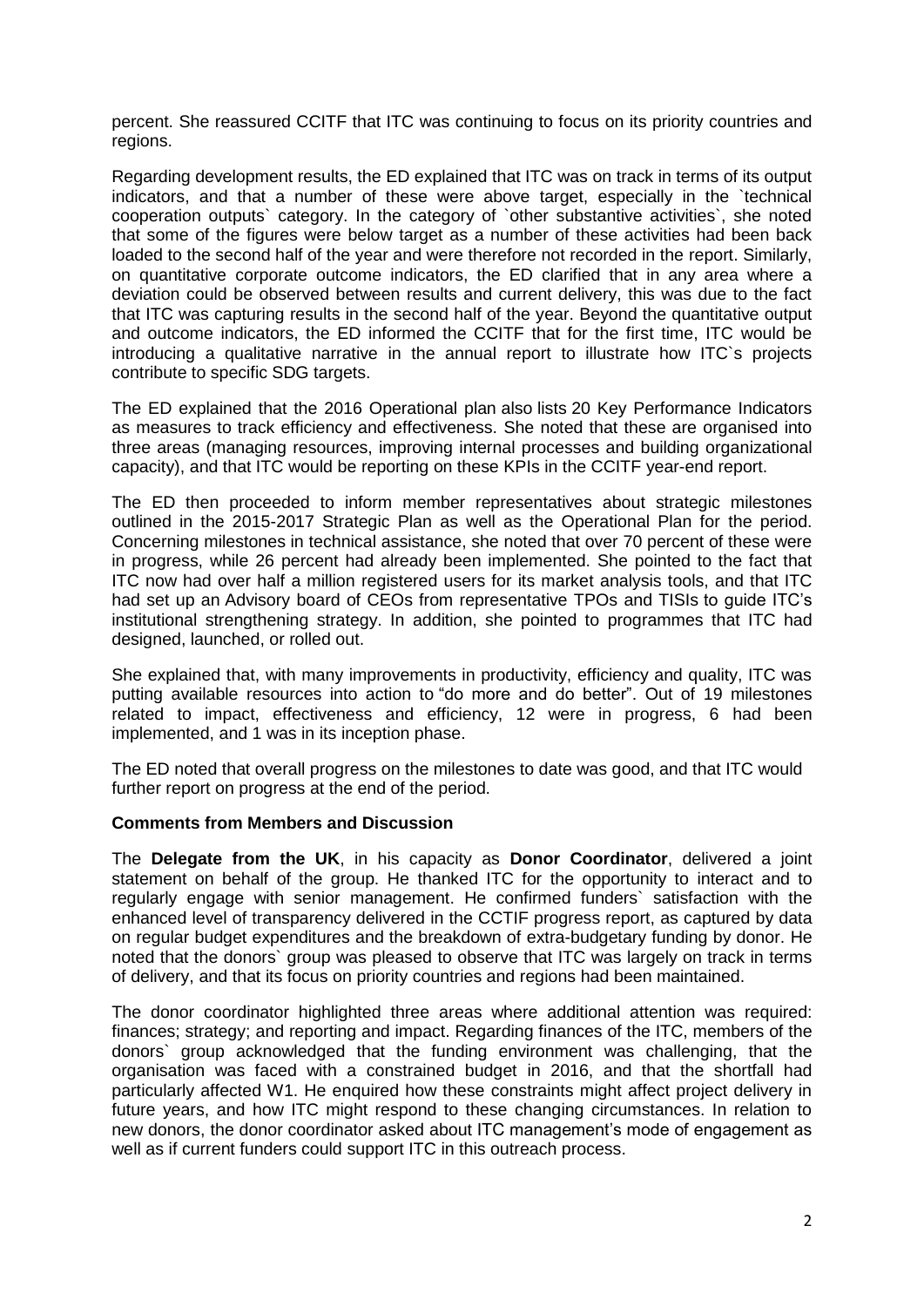Concerning strategic planning, he noted that funders welcomed the fact that ITC is planning a more inclusive process for strategic planning, and informed ITC that numerous representatives had informally indicated a willingness to partake in discussions that will determine the organisation's future priorities. Referring to comments at the previous CCITF, the donor coordinator indicated that donors would be keen to provide feedback on ITC`s programme-specific Theories of Change.. He also requested an update on the realignment of ITC's organigram which aimed to strengthen internal coherence.

As for impact and reporting, ITC's funders expressed their gratitude for the details of organizational performance against Operational Plan commitments, which allowed them to relay a stronger story back to their capitals in terms of ITC's contributions to the SDGs and how it captured results on the ground. Referring to a number of corporate outcome indicators contained in the report that fall below a 50 percent threshold, he enquired whether ITC had any concerns that targets would be missed, and what measures ITC would take to prevent this. He noted that in order to assist in making more explicit linkages between finances and impact, donors would appreciate if ITC could list the share of project funds spent on individual outcomes in future reports. Donors appreciated the status update on the operational plan deliverables, but would welcome further elaboration on the status of, and challenges facing individual deliverables. Regarding key deliverables listed as implemented in the report, such as the New Projects Portal and the CRM System, he noted that donors would like to see some more detail on how they are being used and their effectiveness. The donor coordinator expressed a desire for clarification by ITC on its approach to risk management. Finally, he enquired whether ITC was facing any serious challenges in terms of project delivery as a result of the UMOJA rollout.

The **Delegate from the US** praised the quality of the CCITF report, and expressed appreciation for the fact that the report responded to a number of CCTIF requests. He welcomed the transparency on ITC funding and the inclusion of Regular Budget data. Overall, he expressed gratitude for the high level of effectiveness and efficiency delivered by ITC`s activities. He noted that while USAID is pleased to see project closure reports being implemented, they would like to see some more detail on project evaluations in the CCTIF and JAG reports. The Delegate announced that USAID was pleased to expand its cooperation with ITC with a new grant agreement that would provide broad-based technical assistance providing financing for ITC's work on Non-tariff measures, E-solutions, Value Added to Trade, and ITC`s Sustainability Marketplace. The Delegate also mentioned that building on the very positive reception of previous ITC trainings, USAID would be funding a second tranche of training to Nepal's Trade and Export Promotion Centre at the request of the host government.

The **Delegate from Sweden** thanked ITC for the report and congratulated ITC on the achievements made in the first six months of 2016. He further expressed his appreciation for ITC`s focus on key areas such as trade and gender, and conflict-affected states. He noted that it was difficult for funders who provide un-earmarked funding to assess the costeffectiveness and price of results achieved, as financial spending and expenditure was connected to thematic priority areas and not to outcome indicators. He expressed a desire to further discuss options to remedy this with ITC.

Regarding back loading of W1 contributions, he acknowledged the risk posed to ITC, but pointed out that this provided a clear incentive to ITC to try and ensure more un-earmarked funding. The Delegate noted that SIDA was unable to disburse funds prior to the issuance and approval of ITC`s Annual Report and Financial Statements. He explained that SIDA had disbursed the W1 un-earmarked funds for 2016 in August, and that these totalled approximately \$3.5 million. He enquired as to what ITC`s operational strategy was for increasing un-earmarked funding going forward, and requested that future CCTIF reports include a breakdown of W1 funding (un-earmarked versus soft-earmarked). With reference to the decline in this year`s extra-budgetary resources, the Delegate enquired as to how this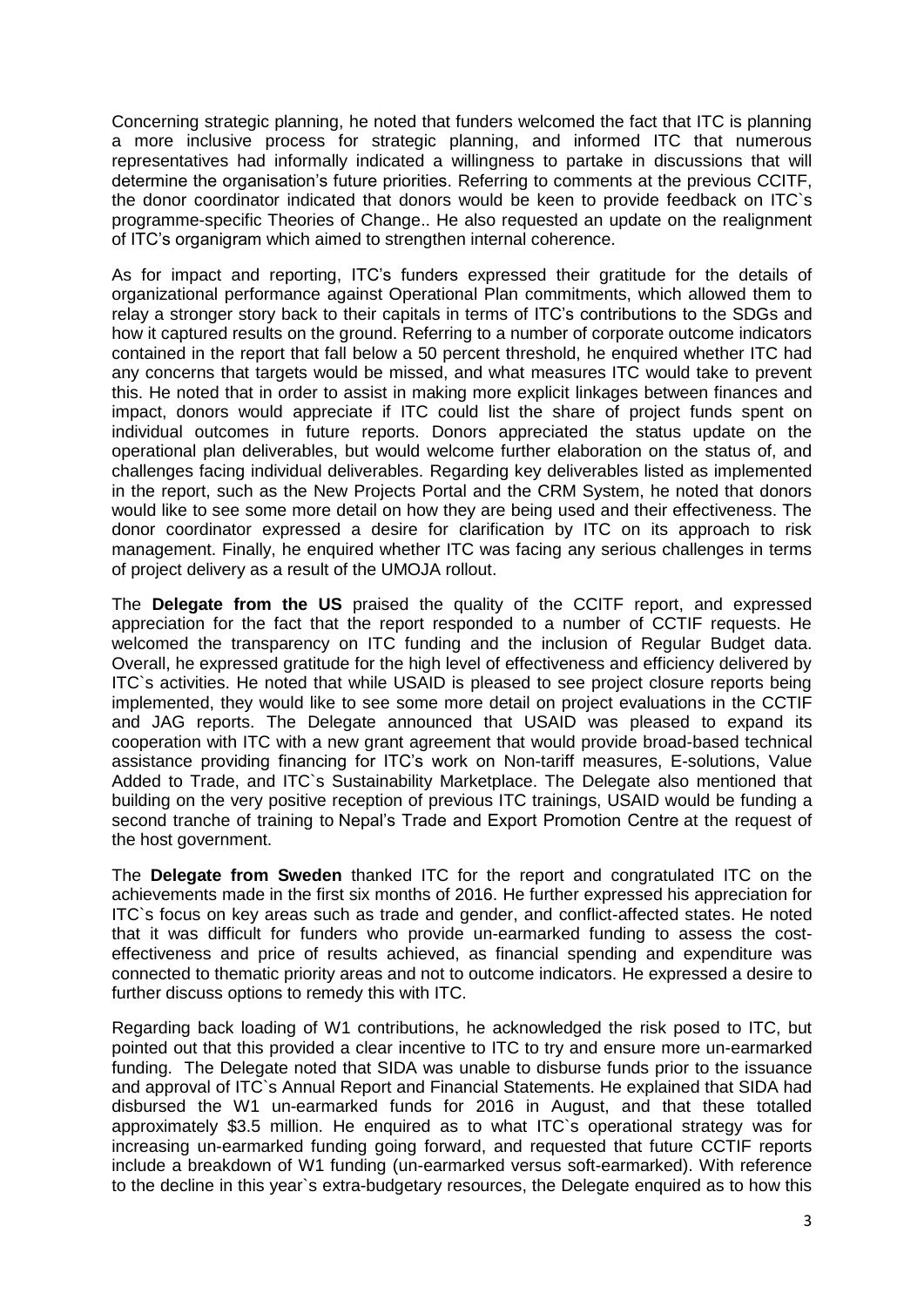development could affect ITC`s prioritisation, and whether or not activities would be cancelled or postponed as a result.

The Delegate requested further elaboration on ITC`s corporate risk analysis, which SIDA deems necessary in light of the volatile environment in which ITC operates. He noted that some form of corporate risk matrix or analysis would be a pre-condition for a next phase of funding from Sweden. He explained that the SIDA core support would conclude at the end of this year, and that initial discussions for a new multi-year agreement would commence shortly. The Delegate indicated that the modality of funding would be discussed during the appraisal phase, but that funding could be either un-earmarked, soft-earmarked, or a combination of both.

The **Delegate from Germany** expressed his full support for the joint donor statement. He noted that ITC`s global public goods interventions, such as the T4SD databases, were a very important element of the organisation`s work, and therefore merited further highlighting in the report. In relation to W1 funding, the Delegate sought clarification on the extent to which ITC was able to use its regular budget to offset the shortfall in funding, and for business development and innovation.

The **Delegate from Canada** thanked ITC for the presentation and report, and expressed her support for the joint donor statement. She noted that an understanding of the impact of the decline in W1 funding was especially important to Canada, which is a W1 funder. She also expressed her gratitude for ITC`s submissions to Canada`s International Assistance Review consultations, and informed attendees that Canada hopes to announce some of its results by the end of the year.

**Ms. Arancha González thanked the Delegates for their feedback and answered questions raised.** Responding to concerns about ITC`s finances, Ms. González explained how ITC was adjusting to changes in the financing mix of the organisation. She noted that ITC will ring-fence a certain part of W1 funding for business development. Specifically, she emphasised that ITC strives to be cutting-edge, and investment in business development was crucial. More on this point, ITC had launched an Innovation Lab to create an ecosystem of innovation with other actors in and around Geneva, on innovation to implement the SDGs. She referred to ITC's Global Public Goods (GPGs) as a notable example of where ITC was investing its un-earmarked W1 funding, which were becoming more sophisticated as a result of the investments. The Executive Director (ED) referred to the W&T programme as another area where ITC's W1 resources were invested along with W2 project financing. These resources enabled the development of cutting edge products such as the 'SheTrades' app that increased the likelihood of enterprises being connected to global markets. She referred to ITC`s Trade and Environment Programme that included projects to help countries adapt to climate change, as an area that had to be scaled back as a result of the changes in ITC`s financing mix. ITC was indeed re-prioritizing and consolidating its programming. These efficiency and effectiveness measures led to some changes in the organization's organigram that would be shared with ITC staff and rolled out in the last quarter of 2016.

Regarding Resource Mobilisation, the ED explained that ITC developed a Resource Mobilisation Strategy that helped set targets for ITC. It was supported by a Steering Committee consisting of funder focal points which facilitated relations, dialogue and cooperation with ITC's main funders. Ms. González pointed to the fact that the number of ITC`s funders had increased from 24 to 36 over the past couple of years, and that although new funders' financial contributions were not huge, it signalled a healthy expansion of ITC's financing base. She also noted the enhanced interest from the private sector to finance ITC's work in building value chains and markets in developing countries.

On readjustments to be made to ITC`s organigram, the ED gave some examples including the creation of a special taskforce for project design, and rationalising all the trade and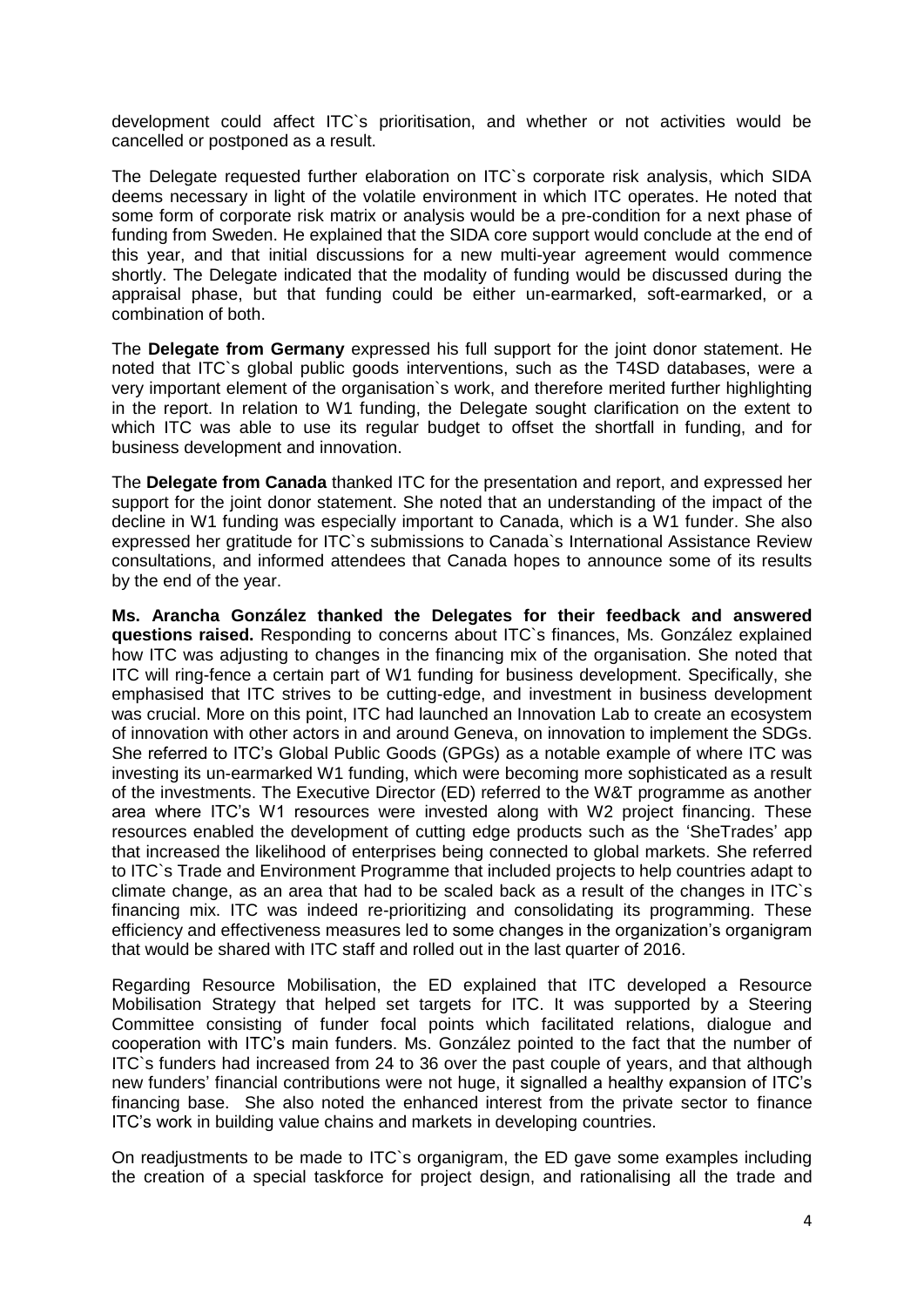market intelligence work in one place in ITC. Responding to questions about UMOJA implementation, the ED stressed that UMOJA was designed primarily for regular budget funded organisations, and was not built for project management. Therefore, she explained. costing of ITC`s projects and activities was currently challenging, but discussions to address these difficulties were ongoing.

With regard to the regular budget, the ED stressed that it is not meant to subsidize extrabudgetary funding and vice versa. She explained that ITC was trying to mix all its resources in an intelligent manner.

In terms of risk management, the ED pointed out that every project has a risk management element and that a risk management framework would be put in place at the corporate level. She noted that ITC had received an OIOS advisory at the beginning of this year and was developing a risk management policy accordingly. She assured representatives that this policy would be shared to give them an understanding of how ITC foresees risks and how the organisation intends to mitigate them.

To facilitate information sharing on Log frames and Theories of Change, the ED informed representatives that Iris Hauswirth, Chief of Strategic Planning, Performance and Governance, would convene an informal session in the near future.

The ED appealed to funder representatives to reach out to their capitals on ITC`s behalf. ED explained that she had visited a number of their countries in 2016 and that she had a number of upcoming visits scheduled. She noted that donor representatives are key to the success of such visits, as they could help link ITC to the right decision making forums at capitals and could inform ITC in advance of messaging that would be effective.

Regarding knowledge management and project closures, **Iris Hauswirth, Chief of Strategic Planning, Performance and Governance**, outlined the main themes that came out of evaluations, namely the strength of Theory of Changes that is being looked at; the questions of scaling up, ensuring sustainability, exit strategies and in-country coordination.

On Theory of Change, Mrs. Hauswirth explained that ITC has been working hard through programme development and in terms of project quality reviews prior to the launch of a new project. For in-country coordination, she noted that ITC was looking at increasing in-country representation for larger projects to support ITC`s efforts. In terms of scaling up, she pointed to the SME Academy and the SheTrades initiatives as examples of approaches that have allowed ITC to reach out to more clients. She emphasised that sustainability and exit strategies were part of project design, and that these elements were dealt with and reviewed on a case-by-case basis. She added that ITC also had systematic general elements built into its projects to ensure sustainability – in particular the work with TISIs. Regarding closure reports, Mrs. Hauswirth explained that ITC had done these in the past according to the requirements of individual funders. Now, a corporate ITC template was being provided to allow for an easier aggregation of such information. ITC was trying to systematise the process via the Projects Portal.

**Gerry Lynch, ITC`s Director of the Division of Programme Support** stressed that while the UMOJA transition process has not been entirely smooth and is a continuous learning exercise; ITC recognised that the system is ultimately more efficient as it merges seven IT systems across the UN globally into one. There were still some issues in the system to overcome. ITC was working across the Geneva UN community and with New York on these issues. He added that when ITC went through its annual UNBOA audit, ITC's financial data was tested and sampled, and no errors were found in the migration of data.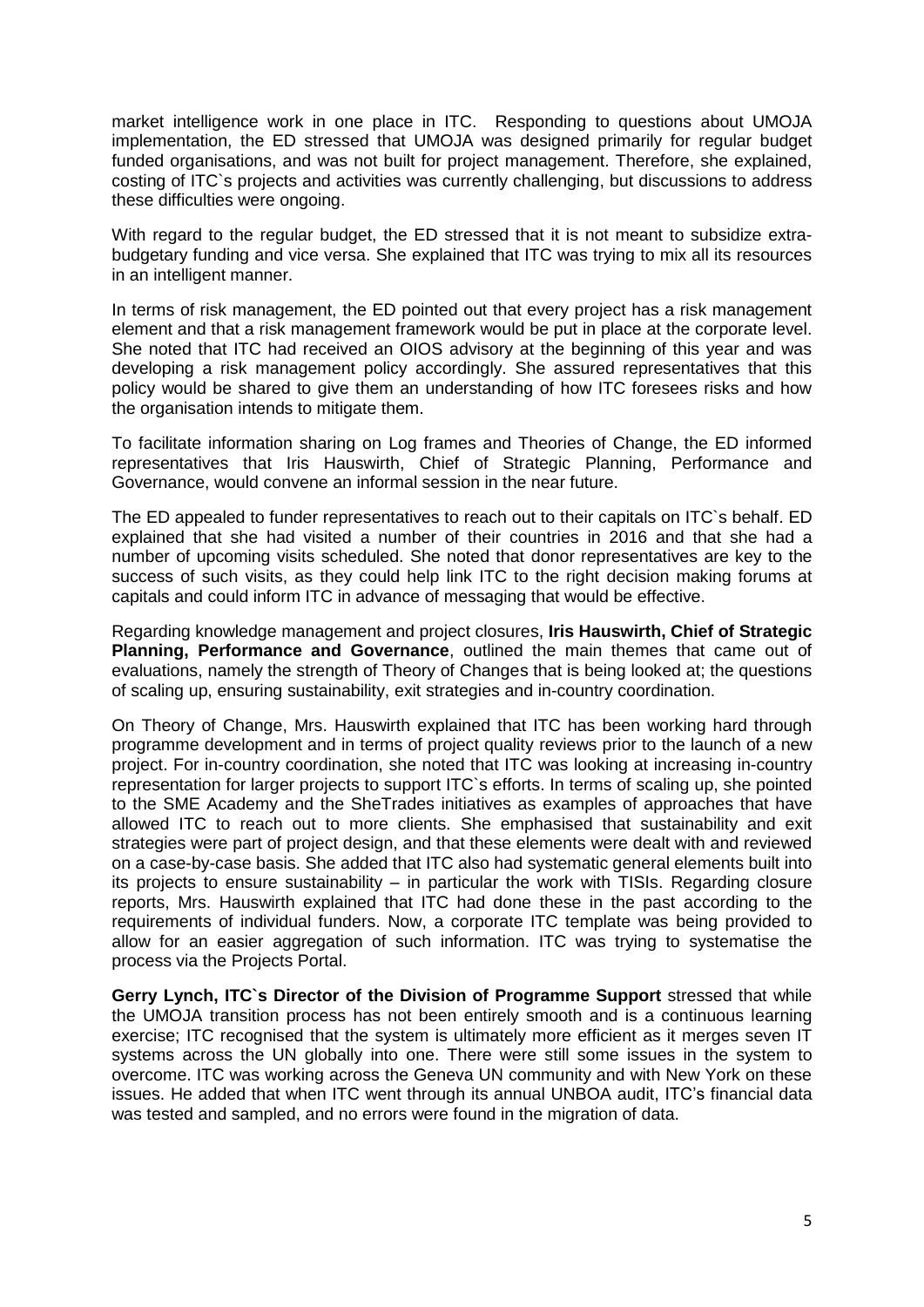## 2. **Update on ITC`s management response to external and OIOS evaluations**

**The Executive Director** explained that the detailed status on Evaluation recommendations had been reported to ITC's JAG members on 04 July 2016 and at the CCITF meeting in June. She emphasised that ITC had worked further on the outstanding items – covering the use of Umoja and New Project Portal features to better capture costs; risk management; self-evaluation guidelines, training, and impact reporting. She noted that projects were required to budget at the output level, and that tools to enable financial reporting at the output level across all projects were being developed. She informed representatives that self-evaluation guidelines were at the final draft stage, and the Project Portal had been modified to capture contributions of each project to the achievement of SDG targets. The ED explained that, as these items were still in progress, the status of the report had not been altered since the JAG, and that ITC had therefore not circulated a new report.

The ED stressed that ITC was continuing to work on improving its performance in other areas as well where it had already implemented the specific actions promised in its management response. She pointed out that ITC had advanced on gender mainstreaming, as confirmed by the recently received report on progress on UN SWAP indicators. She noted that the current representation of women at all professional levels in ITC was 39 percent – an increase of 8.4 percent from the period 2004-2014. She also highlighted that ITC was advancing the sustainability of its projects. Moreover, she pointed to the success of the recently held T4SD forum, as well as to the launch of the ITC Innovation Lab as examples of where ITC had made substantial advancement.

The ED highlighted upcoming key ITC events taking place in Q4, namely the launch of ITC`s flagship publication the SME Competitiveness Outlook; the World Export Development Forum in Sri Lanka; and the 11<sup>th</sup> Trade Promotion Organisation Network World Conference to be held in Morocco. She extended her invitation to all representatives and their colleagues for all these events.

The **Delegate from the UK** noted that ITC has had some successes in mobilising resources, and he indicated his interest to track these developments more closely. He indicated that he would like to see more details on the Resource Mobilization Steering Committee. He then asked a section on risk management to be included in the next iteration of the CCITF report.

The **US Delegate** congratulated ITC on its progress on meeting the UN SWAP goals and enquired about ITC`s objectives for SWAP 2.0.

**The ED** confirmed that the details requested by the Delegate from the UK would be included in summary form in the next CCTIF report. Regarding SWAP, she noted that ITC was considered as a `good example` by UN Women. She explained that discussions about new targets had commenced, and that she would appreciate donors` inputs on how they were formulating targets in their home countries.

# **3. Planning for 2017**

**The ED** informed representatives that ITC would have a draft Operational Plan for 2017 ready in December 2016, and would finalise the plan by January 2017 based on feedback and inputs. She explained that the plan would be aligned with ITC`s Strategic Plan 2015- 2017, and that it consisted of the following components: a review of the trade and development landscape; ITC`s planned budget and delivery by focus area; the projects that will contribute to ITC's outcomes; the corporate scorecard with targets; and the strategic milestones for the year. She noted that a lesson learnt from 2016 was that in times of rapidly changing funding decisions, ITC had to place less emphasis on trying to provide close estimates down to the project level, in favour of having the plan ready earlier in the year.